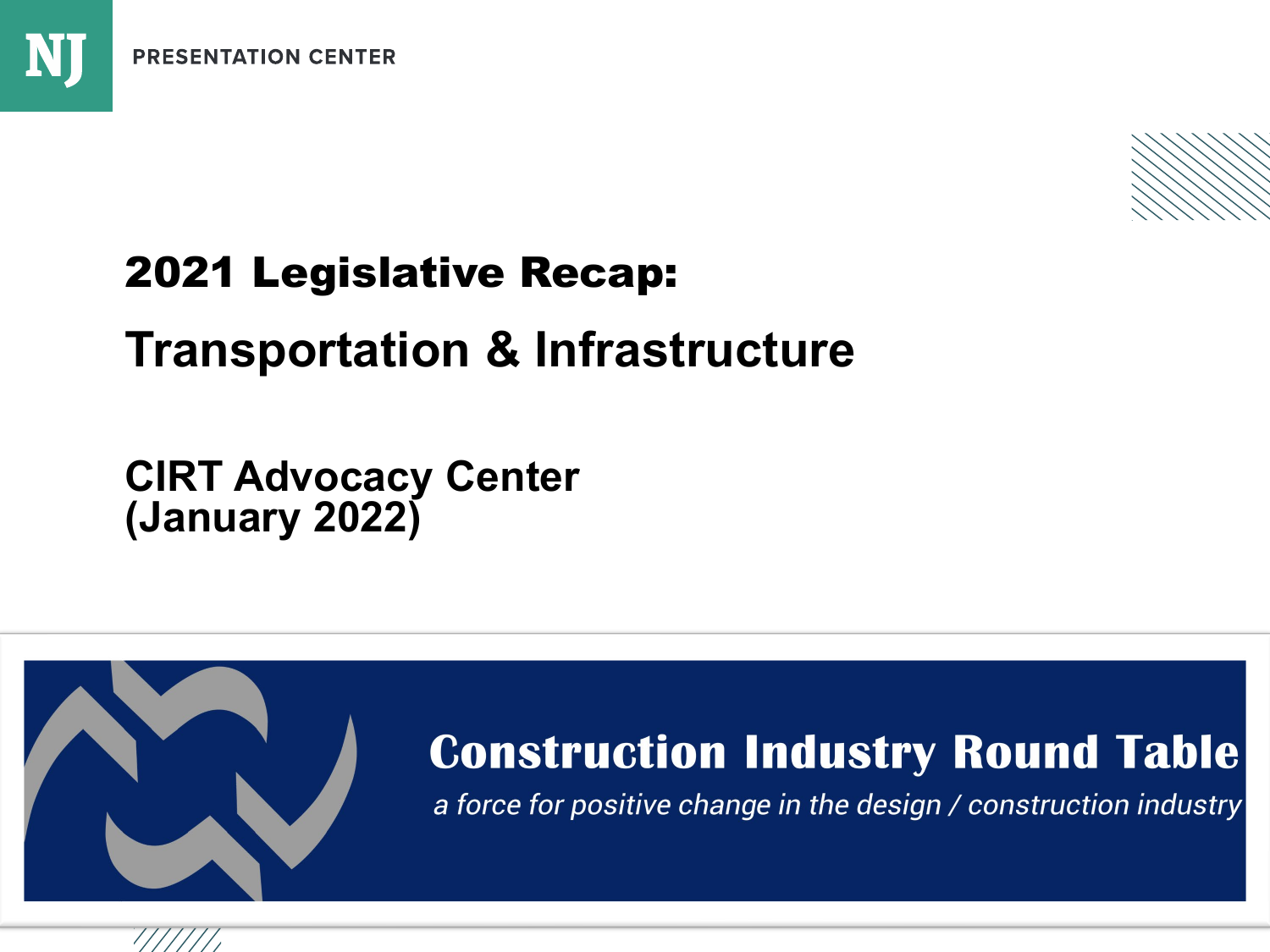

### 2021 review: Transportation & Infrastructure



#### **Bipartisan Infrastructure Agreement**

- The Infrastructure Investment and Jobs Act allocates \$1.2 trillion for infrastructure investments
- The law authorizes an estimated \$550 billion in new spending for infrastructure projects
- After months of negotiations and modifications, the bipartisan bill was signed into law by President Biden in November 2021



### **Long Term Transportation Funding**

- The IIJA represents \$238.8 billion for transportation projects including rail, airports, and electric vehicle charging, representing half of the bill's new funding
- Funding and transit programs are sent over to the Department of Transportation for execution and implementation

#### **The Build Back Better Act**

- The proposed Build Back Better Act is set to provide \$1.75 trillion for infrastructure and social prgrams
- The bill represents supplemental infrastructure investments which have been promoted by Democrats but unanimously opposed by **Republicans**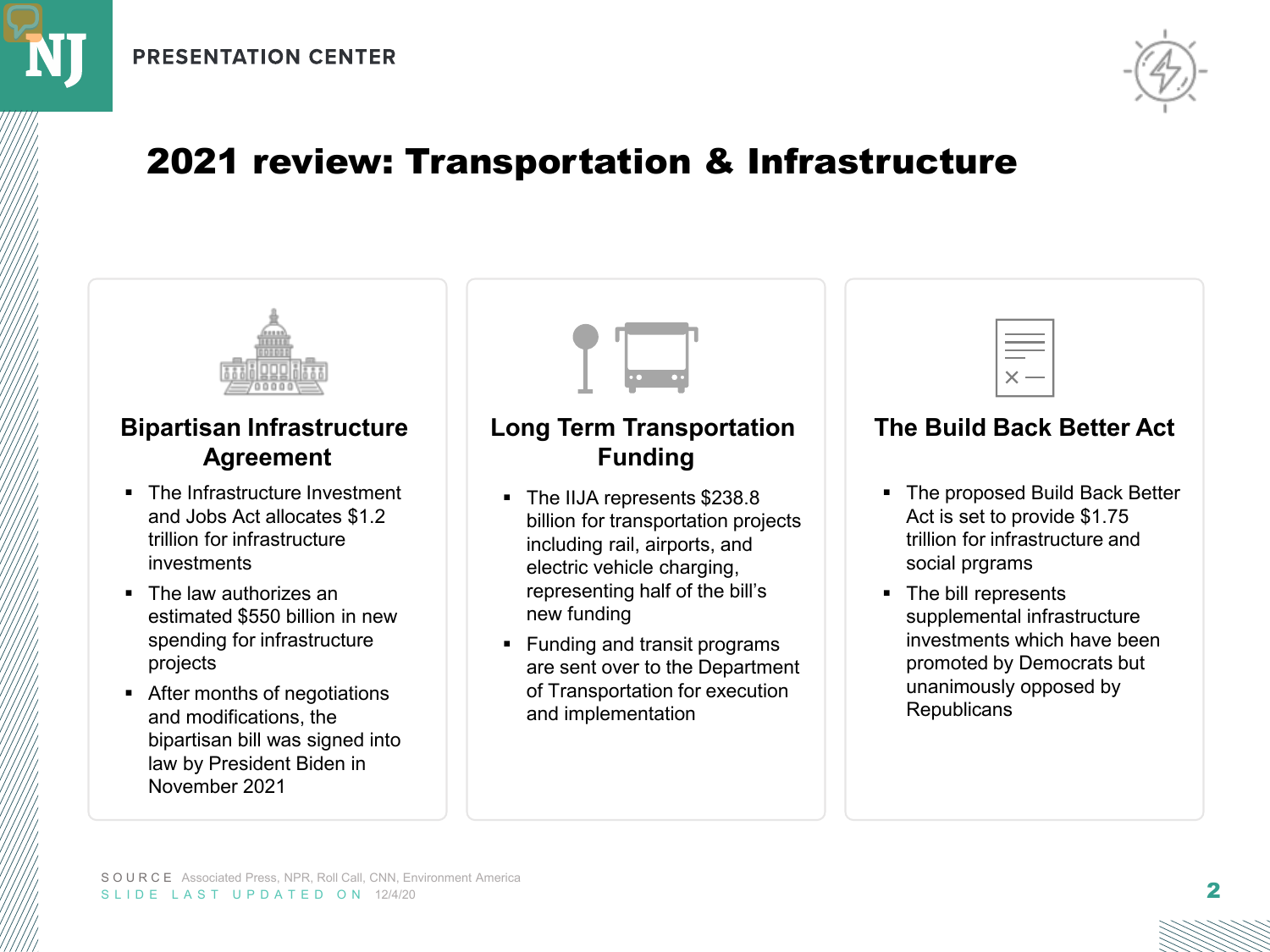

### H.R. 3684: Infrastructure Investment and Jobs Act

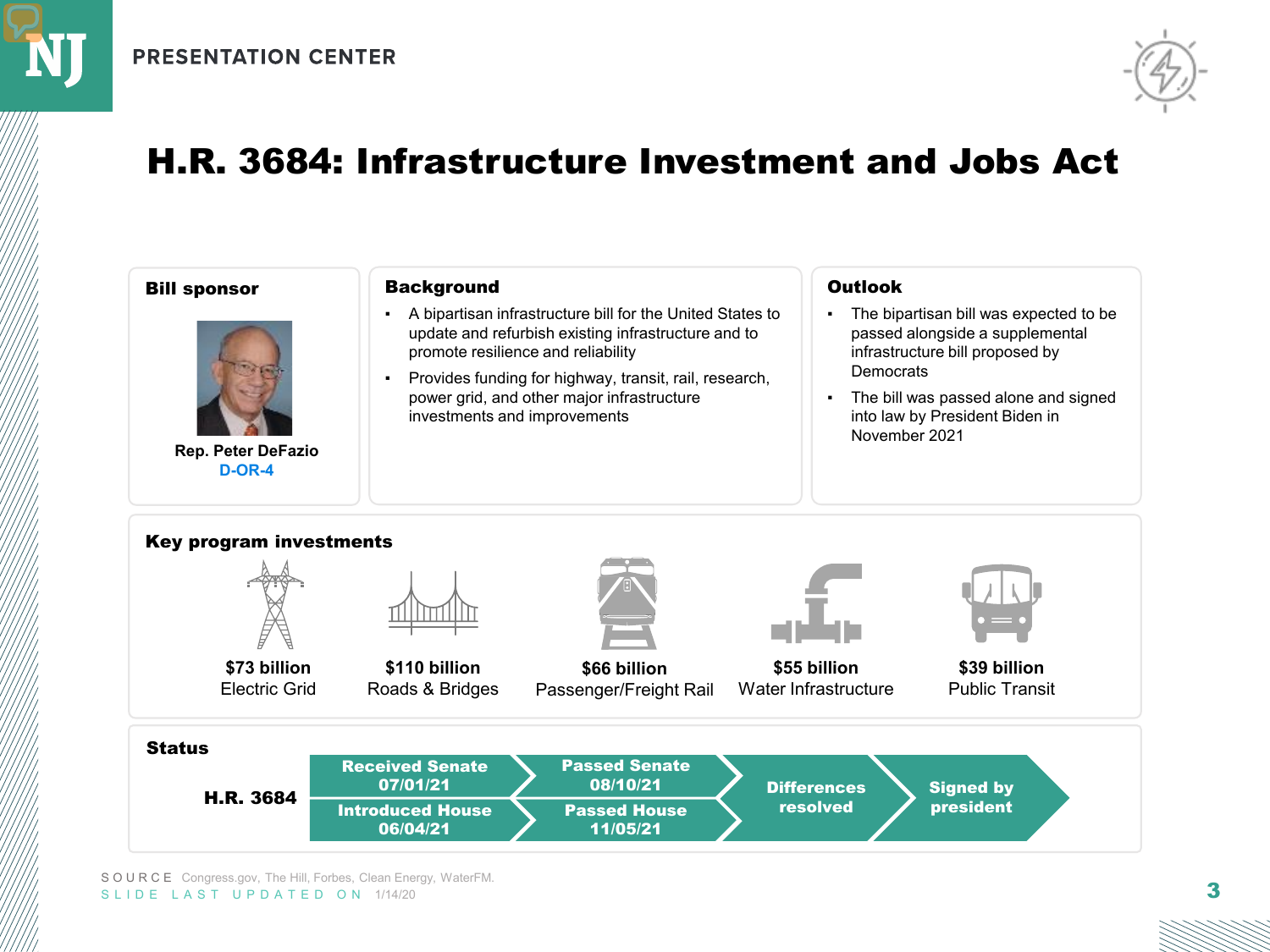

## S. 2377: Energy Infrastructure Act



SOURCE Congress.gov, The Hill, Forbes, Clean Energy, WaterFM. SLIDE LAST UPDATED ON 1/14/20

#### *\*The bill H.R. 3684 includes S. 2377*

4